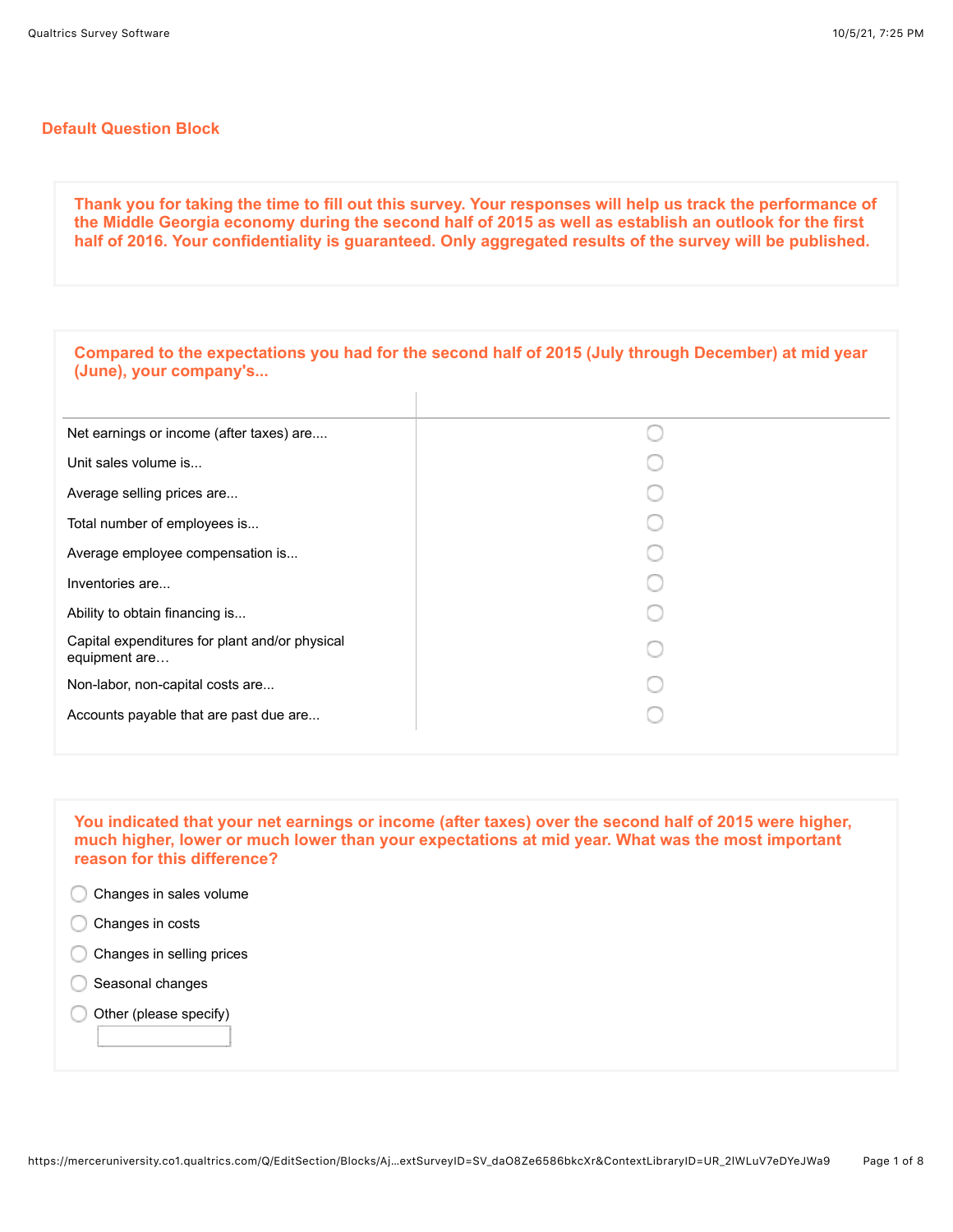| Please rank the three most significant obstacles that applied to your business during the second half of<br>2015. Enter 1 next to the most important, 2 next to second most important and 3 next to third most<br>important. |
|------------------------------------------------------------------------------------------------------------------------------------------------------------------------------------------------------------------------------|
| Taxes                                                                                                                                                                                                                        |
| Inflation                                                                                                                                                                                                                    |
| Poor sales                                                                                                                                                                                                                   |
| Access to financing                                                                                                                                                                                                          |
| Interest rates                                                                                                                                                                                                               |
| Cost of labor                                                                                                                                                                                                                |
| Quality of labor                                                                                                                                                                                                             |
| Government regulations and/or red tape                                                                                                                                                                                       |
| Other (please specify)                                                                                                                                                                                                       |
|                                                                                                                                                                                                                              |

**You indicated that one of the three most significant obstacles that applied to your business during the second half of 2015 was "government regulations and/or red tape." Could you identify if such regulations and/or red tape were at...**

- The federal government level
- **The state government level**
- The local government level
- Other (please specify) ∩

| Did you have any difficulty finding employees with particular labor skill sets during the second half of<br>2015? If so, what labor skill sets were the most difficult to find? Please mark all that apply. |
|-------------------------------------------------------------------------------------------------------------------------------------------------------------------------------------------------------------|
| Sales and customer representatives                                                                                                                                                                          |
| Cashiers and clerks                                                                                                                                                                                         |
| Office and administration support                                                                                                                                                                           |
| Laborers and freight/stock/material movers                                                                                                                                                                  |
| Construction workers and supervisors                                                                                                                                                                        |
| Agricultural workers                                                                                                                                                                                        |
| Machinists, welders, cutters, solderers and brazers                                                                                                                                                         |
| Maintenance and repair workers                                                                                                                                                                              |
|                                                                                                                                                                                                             |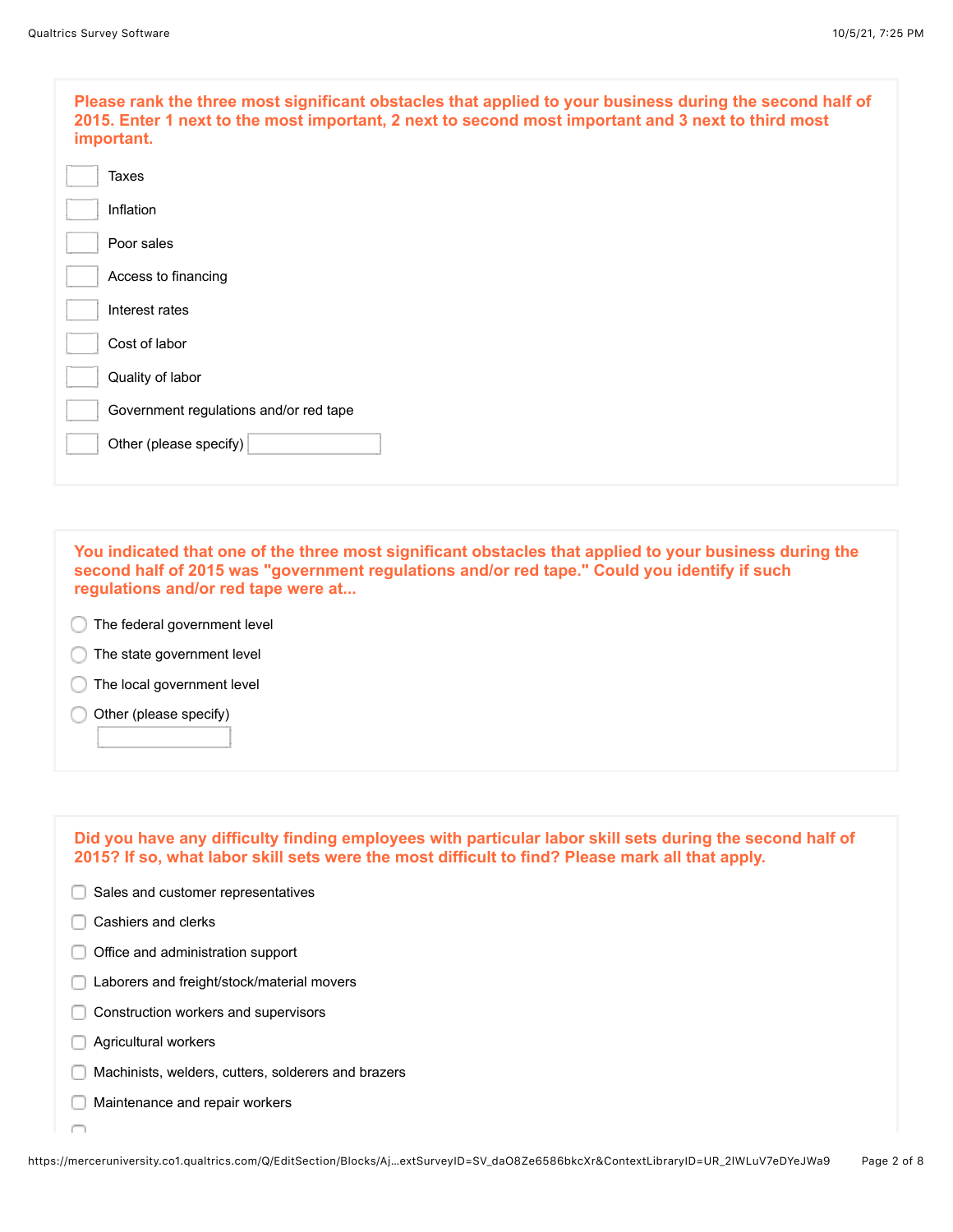- $\overline{\phantom{a}}$ Industrial production managers
- **Marketing professionals**
- Finance and accounting professionals
- **Lawyers and legal representatives**
- $\Box$  Healthcare practitioners
- $\Box$  Other (please specify)

| Looking ahead to the first half of 2016, exclusively for your company, you expect |  |
|-----------------------------------------------------------------------------------|--|
| Net earnings or income (after taxes) to be                                        |  |
| Unit sales volume to be                                                           |  |
| Average selling prices to be                                                      |  |
| Total number of employees to be                                                   |  |
| Average employee compensation to be                                               |  |
| Ability to obtain financing to be                                                 |  |
| Inventories to be                                                                 |  |
| Capital expenditures for plant and/or physical equipment to<br>be                 |  |
| Non-capital, non-labor costs to be                                                |  |
| Accounts payable that are past due to be                                          |  |
|                                                                                   |  |

**You indicated that you expect your net earnings or income (after taxes) in the first half of 2016 to be higher, much higher, lower or much lower than they are now. Why do you think this will be the case?** 

- C Changes in sales volume
- Changes in costs
- Changes in selling prices
- Seasonal changes
- Other (please specify) C

**Please rank the three most significant obstacles that you expect will apply to your business in the first half of 2016. Enter 1 next to the most important, 2, next to the second most important, and 3, next to the**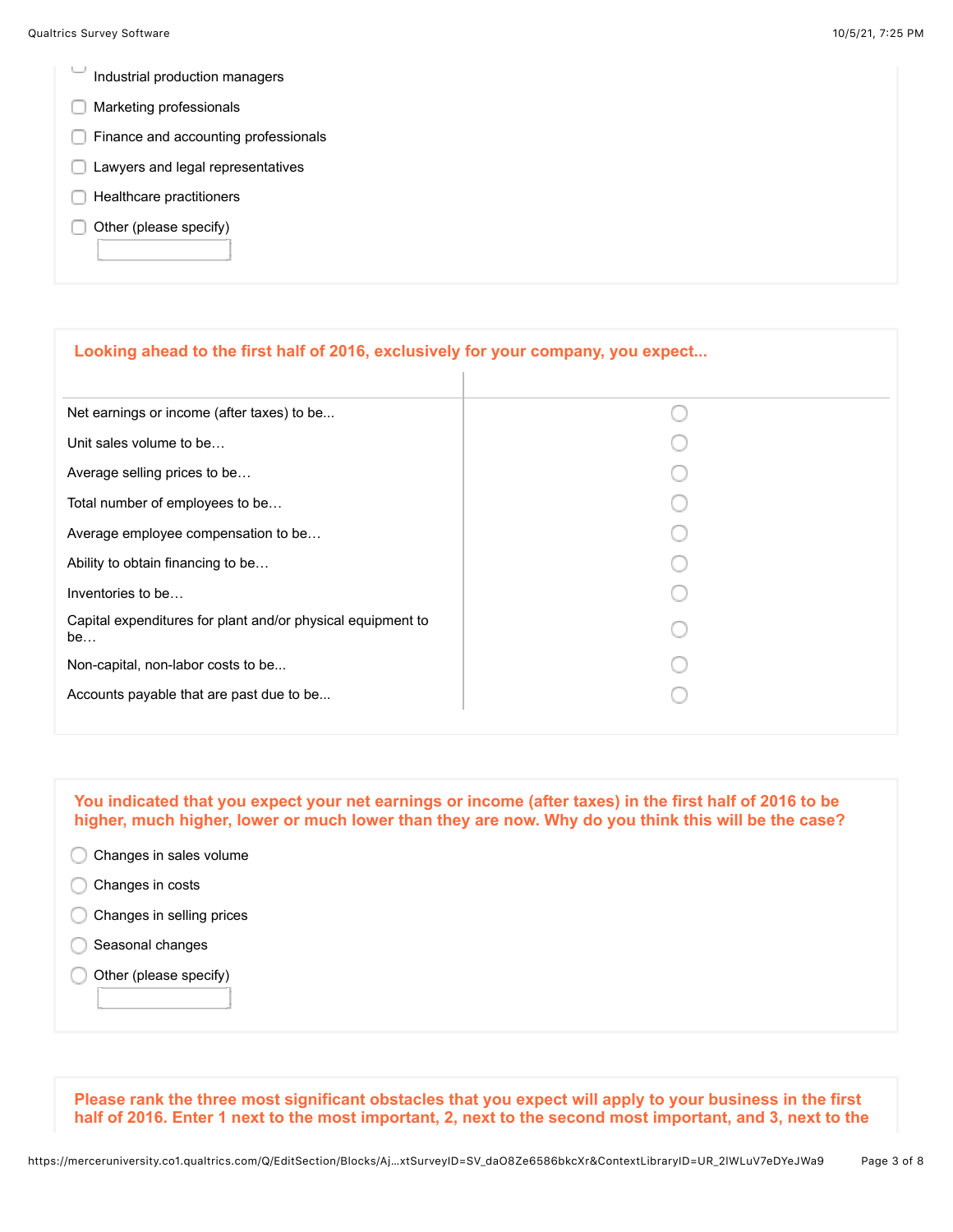| third most important.                  |
|----------------------------------------|
| Taxes                                  |
| Inflation                              |
| Poor sales                             |
| Access to financing                    |
| Interest rates                         |
| Cost of labor                          |
| Quality of labor                       |
| Government regulations and/or red tape |
| Other (please specify)                 |
|                                        |

| You indicated that one of the three most significant obstacles that you expect will apply to your       |
|---------------------------------------------------------------------------------------------------------|
| business in the first half of 2016 will be "government regulations and/or red tape." Do you expect such |
| regulations and/or red tape to be at                                                                    |
|                                                                                                         |

The federal government level C

The state government level C

The local government level C

Other (please specify) C

| Very Unlikely | Unlikely | Undecided                                                                                                   | Likely | Very Likely |
|---------------|----------|-------------------------------------------------------------------------------------------------------------|--------|-------------|
|               |          |                                                                                                             |        |             |
|               |          |                                                                                                             |        |             |
|               |          | In general, how do you think the overall economy of Middle Georgia will be doing in the first half of 2016? |        |             |

**Approximately, how many employees do you currently have, full and part-time, in the Middle Georgia**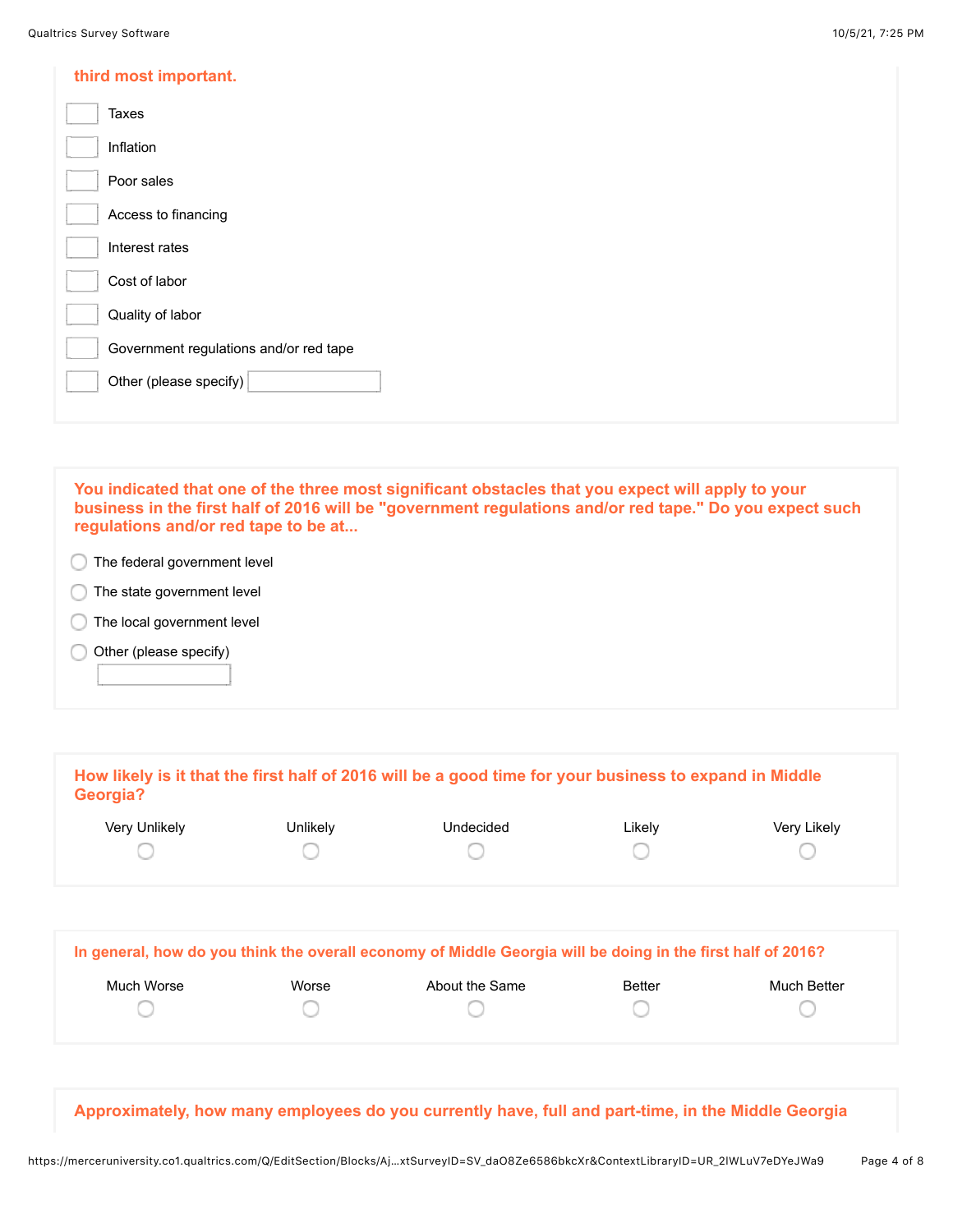| area? |  |
|-------|--|
|       |  |
|       |  |

| During the second half of 2015, how easy was it for your company to fill vacancies in Middle Georgia? |           |         |      |           |
|-------------------------------------------------------------------------------------------------------|-----------|---------|------|-----------|
| <b>Very Difficult</b>                                                                                 | Difficult | Neutral | Easv | Very Easy |
|                                                                                                       |           |         |      |           |
|                                                                                                       |           |         |      |           |

**What was the main obstacle that you faced during the second half of 2015 when attempting to fill vacancies in Middle Georgia?**

**If you plan to hire new employees in Middle Georgia during the first half of 2016, will they mostly be...**

| Part Time | Full Time | We do not plan to hire new employees |
|-----------|-----------|--------------------------------------|
|           |           |                                      |

| What particular labor skill sets would you be looking for in potential employees during the first half of<br>2016? |
|--------------------------------------------------------------------------------------------------------------------|
| Sales and customer representatives                                                                                 |
| Cashiers and clerks                                                                                                |
| Office and administration support                                                                                  |
| Laborers and freight/stock/material movers                                                                         |
| Construction workers and supervisors                                                                               |
| Agricultural workers                                                                                               |
| Machinists, welders, cutters, solderers and brazers                                                                |
| Maintenance and repair workers                                                                                     |
| Industrial production managers                                                                                     |
| Marketing professionals                                                                                            |
| Finance and accounting professionals                                                                               |
| Lawyers and legal representatives                                                                                  |
|                                                                                                                    |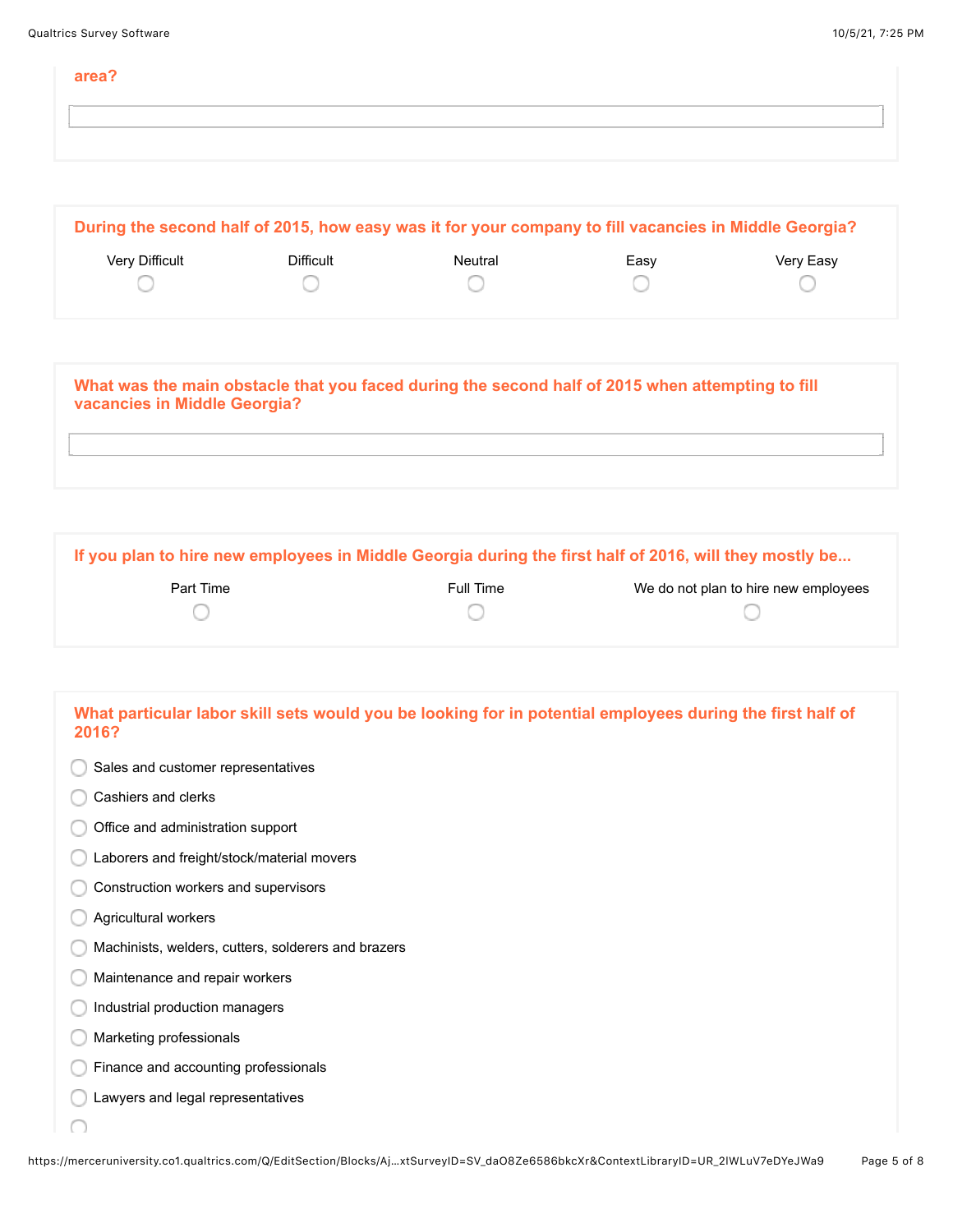Healthcare practitioners

Other (please specify)

| In which Middle Georgia county do you plan to hire new employees during the first half of 2016? Please<br>check all that apply. |
|---------------------------------------------------------------------------------------------------------------------------------|
| <b>Baldwin County</b>                                                                                                           |
| <b>Bibb County</b>                                                                                                              |
| Jones County                                                                                                                    |
| Monroe County                                                                                                                   |
| <b>Crawford County</b>                                                                                                          |
| Peach County                                                                                                                    |
| <b>Twiggs County</b>                                                                                                            |
| <b>Wilkinson County</b>                                                                                                         |
| <b>Houston County</b>                                                                                                           |
| Pulaski County                                                                                                                  |
| <b>Putnam County</b>                                                                                                            |
|                                                                                                                                 |
|                                                                                                                                 |

| If you plan to REDUCE the number of employees in Middle Georgia during the first half of 2016, will |  |
|-----------------------------------------------------------------------------------------------------|--|
| those affected mostly be                                                                            |  |

| Part Time | Full Time | We do not plan to reduce the number of<br>employees |
|-----------|-----------|-----------------------------------------------------|
|           |           |                                                     |

| In which Middle Georgia county do you plan to REDUCE the number of employees during the first half of<br>2016? Please check all that apply. |
|---------------------------------------------------------------------------------------------------------------------------------------------|
| <b>Baldwin County</b>                                                                                                                       |
| <b>Bibb County</b>                                                                                                                          |
| Jones County                                                                                                                                |
| Monroe County                                                                                                                               |
| Crawford County                                                                                                                             |
| Peach County                                                                                                                                |
| <b>Twiggs County</b>                                                                                                                        |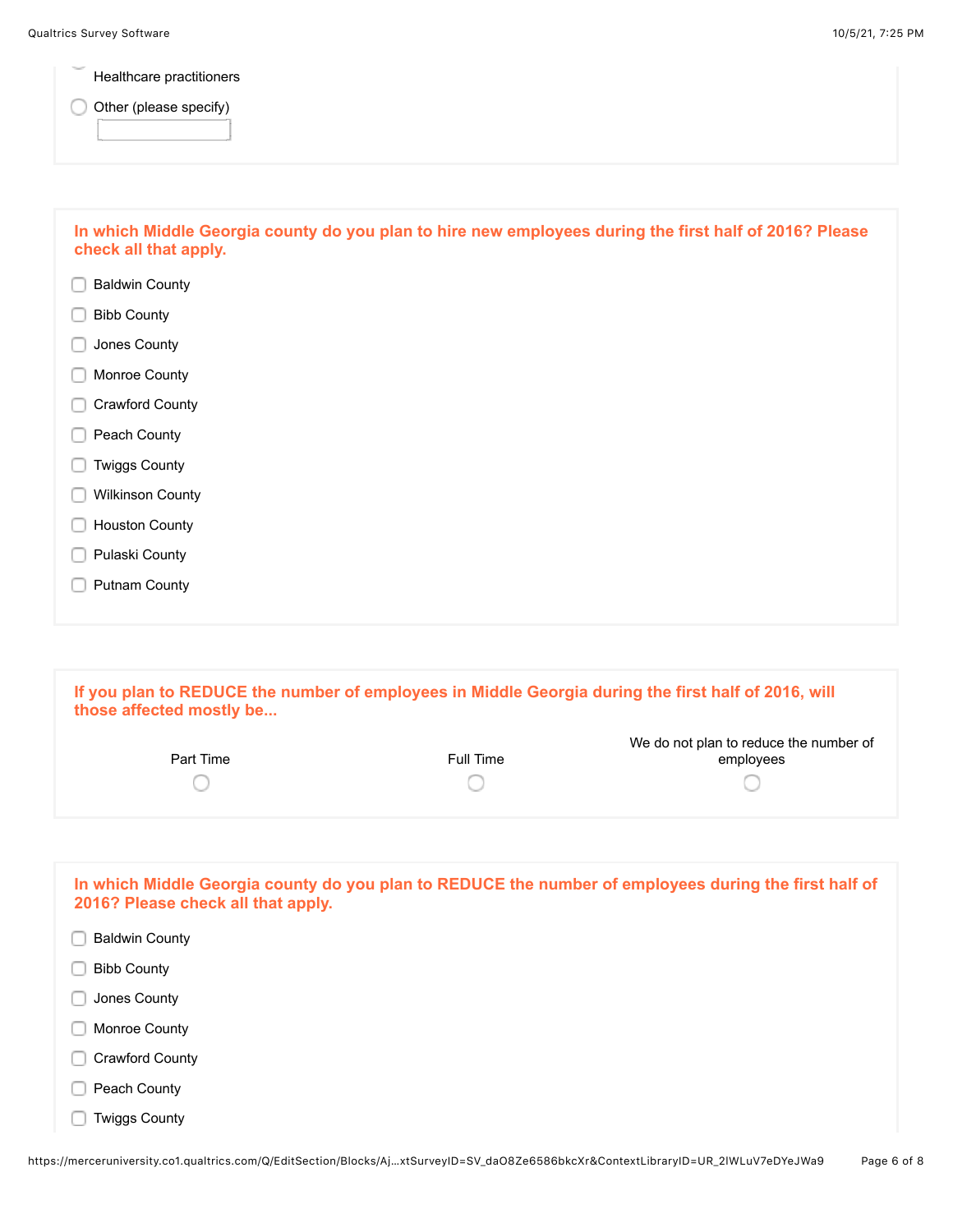|  |  | <b>Wilkinson County</b> |  |
|--|--|-------------------------|--|
|--|--|-------------------------|--|

- **Houston County**
- **Pulaski County**
- **Putnam County**

| Do you own this business? |     |  |
|---------------------------|-----|--|
| Yes                       | No. |  |
|                           |     |  |

| Is your company headquartered in Middle Georgia? |    |  |
|--------------------------------------------------|----|--|
| Yes                                              | No |  |

| In which Middle Georgia county is your principal office located? |
|------------------------------------------------------------------|
| <b>Baldwin County</b>                                            |
| <b>Bibb County</b>                                               |
| Jones County                                                     |
| Monroe County                                                    |
| <b>Crawford County</b>                                           |
| Peach County                                                     |
| <b>Twiggs County</b>                                             |
| <b>Wilkinson County</b>                                          |
| <b>Houston County</b>                                            |
| Pulaski County                                                   |
| <b>Putnam County</b>                                             |
|                                                                  |

## **Please classify your major business activity, using one of the categories below:**

Agriculture, forestry, fishing and hunting

Í

Mining, quarrying, and oil and gas extraction